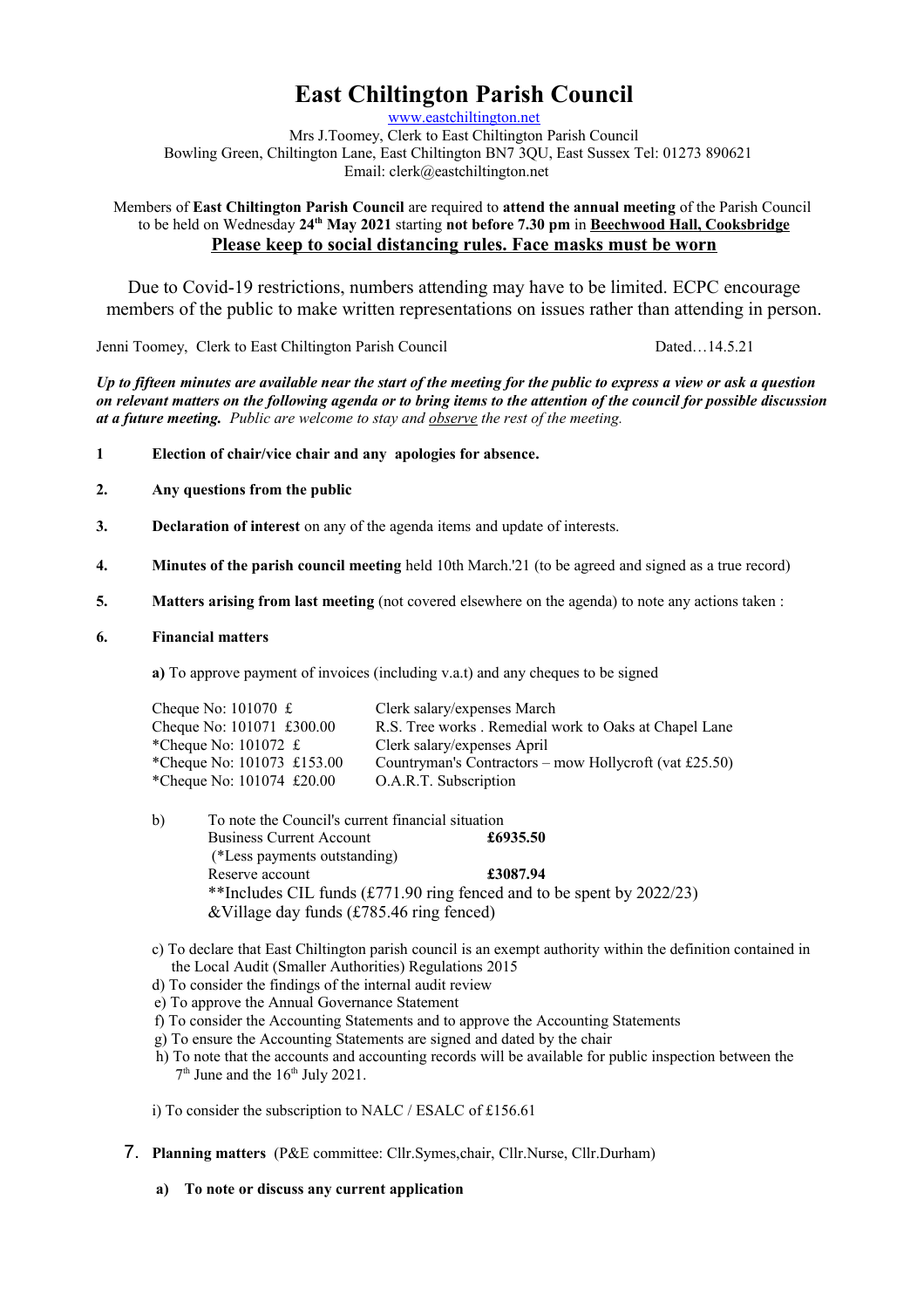**SDNP/21/01715/TEL** Stantons Farmhouse, Stantons Farm, Chapel Lane, East Chiltington**:**  installation of a micro substation enclosure with dimensions of 1.2m x 1.2m x 1.2m- *permitted development, no comment made*

**SDNP/21/01054/HOUS** 1 Chapel Cottages Chapel Lane East Chiltington**:** Formation of two storey side extension with internal alterations – *no objection*

**SDNP/21/01989/NMA** The Grange Novington Lane East Chiltington**:** Variation of plans approved under **SDNP/19/05837/HOUS** to move the location and orientation of the approved pool house and other alterations.- *no objection*

**LW/21/0262** Land Adjacent Nolands Farm, Station Road, Plumpton Green: Outline application for the demolition of 2 No. existing dwellings and outbuildings and the erection of up to 89 No. residential dwellings, including 40% affordable housing, village business hub, provision of pedestrian and vehicular access, open space, associatedinfrastructure and landscaping at Nolands Farm, Plumpton Green, all matters reserved accept access. *- objection (delegated powers).*

## **b) To note any decisions by LDC:**

**LW/21/0001** Mount Pleasant Highbridge Lane East Chiltington: Conversion and extension of redundant forge to dwelling house and demolition of redundant outbuildings.

**LW/20/0730** North Barnes Farm North Barnes Lane*:* Extend existing cattle building by 18 meters (3 bays) for the provision of a new indoor livestock handling facility *– granted*

**SDNP/20/05582/HOUS** Denes House Novington Lane: Remodelling of existing dwelling including demolition and extensions *– approved*

#### **c) Any update on the LDC call for sites – EC2 and EC11**

### **8. To consider councillor roles**

**TECT: 2 cllr.trustees required Finance & Staffing: Communications/magazine/website: Environment: Community events/facilities**: **Community Care: Highways, Verges and SLR meetings:** 

### **9. Correspondence received since last meeting** - to note all and agree any actions required.

- **10. TECT (The East Chiltington Trust) Any report**
- **11. Any update on Data Protection** requirements and Parish website (Accessibility Regulations 2018)
- **12. To consider any date for the annual parish summer gathering**
- **13. To consider the purchase of 2 x Premium Childrens Toddler Cradle** Seats With J Hook Connection  $\omega$  £68 each from online playgrounds.co.uk (CIL funds)

#### **14 Items for noting or inclusion on a future agenda.** To note that the Whitehouse farm rail crossing steps are repaired and the path re-opened

**15. The 2021 meetings of the Parish Council will be :** July 12<sup>th</sup>, September 13<sup>th</sup>, November 8<sup>th</sup>

signed……………………………………..Mrs J.Toomey , Clerk to East Chiltington Parish Council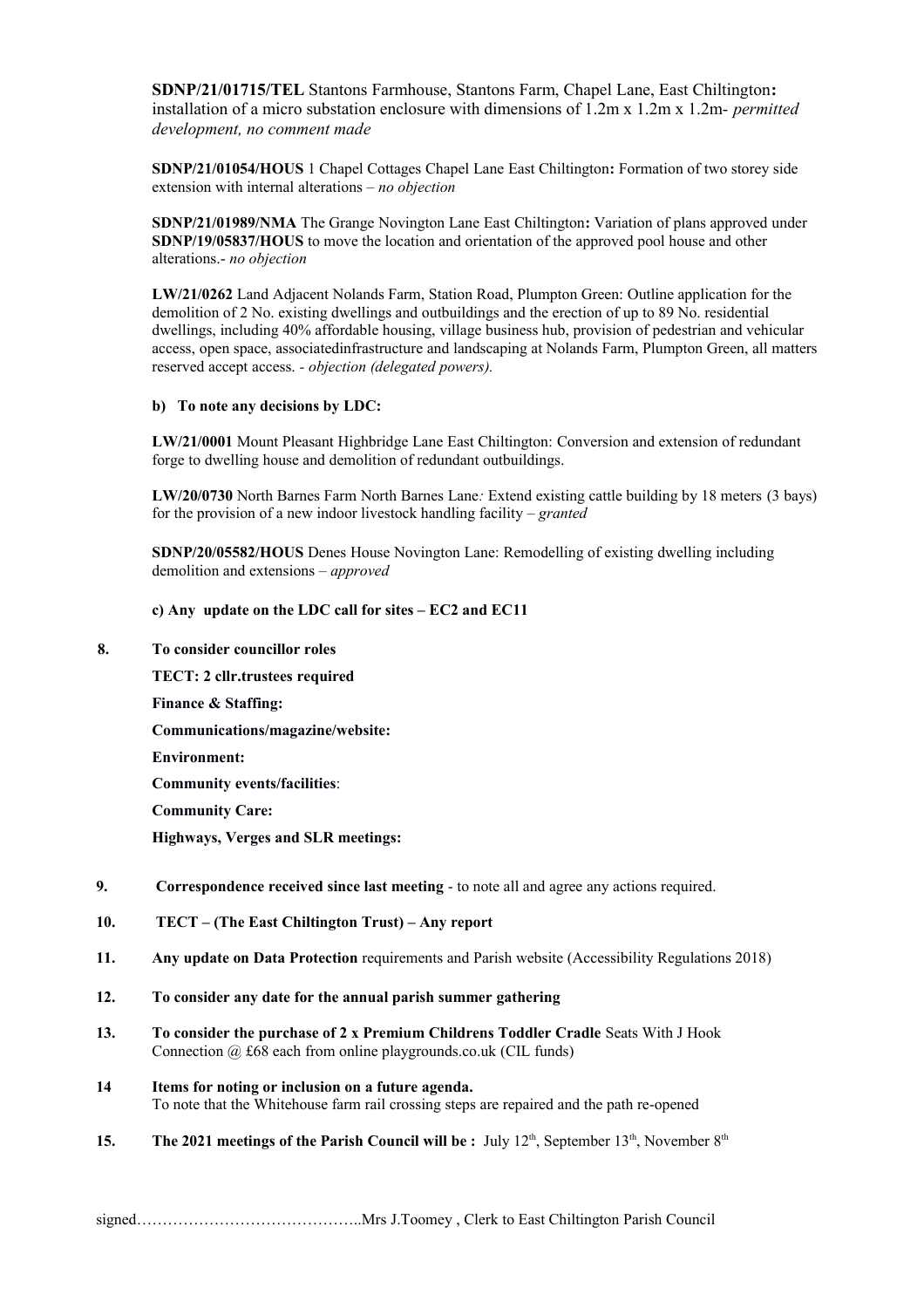## Agenda Item no.10. **Correspondence received since last meeting**

Note: The rural bulletin is an online publication received every week if councillors wish to see a copy. Note: A weekly bulletin from NALC and SSALC is available if councillors wish to see a copy Note: there has been an excess of information regarding Covid 19 and it has not been possible to list everything that has come through. Important updates have been sent forward to councillors.

28.2.21 Cllr.O'Brien reply to ECPC mail of 23.2.21

- 1.3.21 West Sx. Minerals plan
- 2.3.21 M.Caulfield letter re: LDC local plan
- 5.3.21 Cllr.O'Brien. Response to letter from MP<br>8.3.21 Sx Police profile update clerk has replice
- $Sx$  Police profile update clerk has replied
- 9.3.21 Mid Sussex food partnership clerk has replied
- 9.3.21 SDNP camping consultation chair has replied
- 9.3.21 SDNP parking consultation chair has replied
- 13.3.21 CPRE Greenbelt under pressure emailed to all
- 15.3.21 SDNP March newsletter emailed to all
- 19.3.21 M.Caulfield letter reLDC local plan
- 25.3.21 CPRE buses for all campaign emailed to all
- 26.3.21 SSALC remote meetings update emailed to chair
- 28.3.21 Maria Caulfield newsletter
- 29.3.21 Cllr.O'Brien. Response to letter from MP
- 29.3.21 Reply to ECPC enquiry re. Train service increases
- 29.3.21 Leigh Palmer. Reply to ECPC questions emailed to all
- 30.3.21 CPRE festival of spring
- 1.4.21 Biosphere City nature challenge emailed to all
- 1.4.21 Changes to the W.Sussex minerals plan
- 8.4.21 NALC online planning workshop  $28<sup>th</sup>$  July emailed to all
- 9.4.21 ESALC training survey chair has responded
- 10.4.21 CPRE Newsletter emailed to all
- 11.4.21 M.Caulfield MP answers to ECPC questions emailed to all
- 15.4.21 Leigh Palmer -follow up to council questions
- 16.4.21 ESALC offer of planning advice from Flo Churchill (at a cost) emailed to all
- 16.4.21 Daniel Winn TPO details clerk has queried these
- 20.4.21 SDNPA Newsletter
- 22.4.21 SDNPA virtual meeting with enforcement team  $18<sup>th</sup>$  May 4-5.30pm emailed to all
- 22.4.21 SDNPA dark skies webinar link
- 22.4.21 FOI request from Kennedy Law clerk has replied
- 23.4.21 ESCC Election staff needed emailed to all
- 23.4.21 CPRE manifesto for candidates in elections 2021 emailed to all
- 23.4.21 LDC Climate action forum on line  $11<sup>th</sup>$  May 4-5.30pm emailed to all
- 23.4.21 SDNPA parish workshops 22.6.21 emailed to all
- 25.4.21 Nick Cox Sx.police update
- 28.4.21 NALC consultation on Gov. plans to give permitted dev. rights for phone masts emailed to all
- 28.4.21 Re: Kickstart scheme for 16-24 years
- 28.4.21 ESALC remote meetings judgement (not legal after 6.5.21) emailed to all
- 29.4.21 M.Caulfield, reply to ECPC query of 19.3.21 emailed to all
- 30.4.21 NALC new funding for neighbourhood plans
- 2.5.21 M.Caulfield newsletter emailed to all
- 4.5.21 SDNPA planning newsletter
- 6.5.21 ESALC virtual meetings update (None allowed after 6.5.21)
- 6.5.21 Rural funding digest
- 6.5.21 CPRE Bottle/can deposit petition emailed to all
- 10.5.21 Details of Lantra tree course sent to J.Otway, parish tree warden.
- 11.5.21 Reply from SDNPA re: co-operation with LDC on emerging plan
- 11.5.21 Reply from SDNPA re: planning value of landscape assessment
- 12.5.21 Details of progress with census 2021

## **Correspondence received from residents:**

- 1.3.21 Copy of resident's letter to MP re: Eton land
- 3.3.21 Enquiry regarding Eton Land clerk has replied
- 5.3.21 Re LW/21/0001 emailed to all